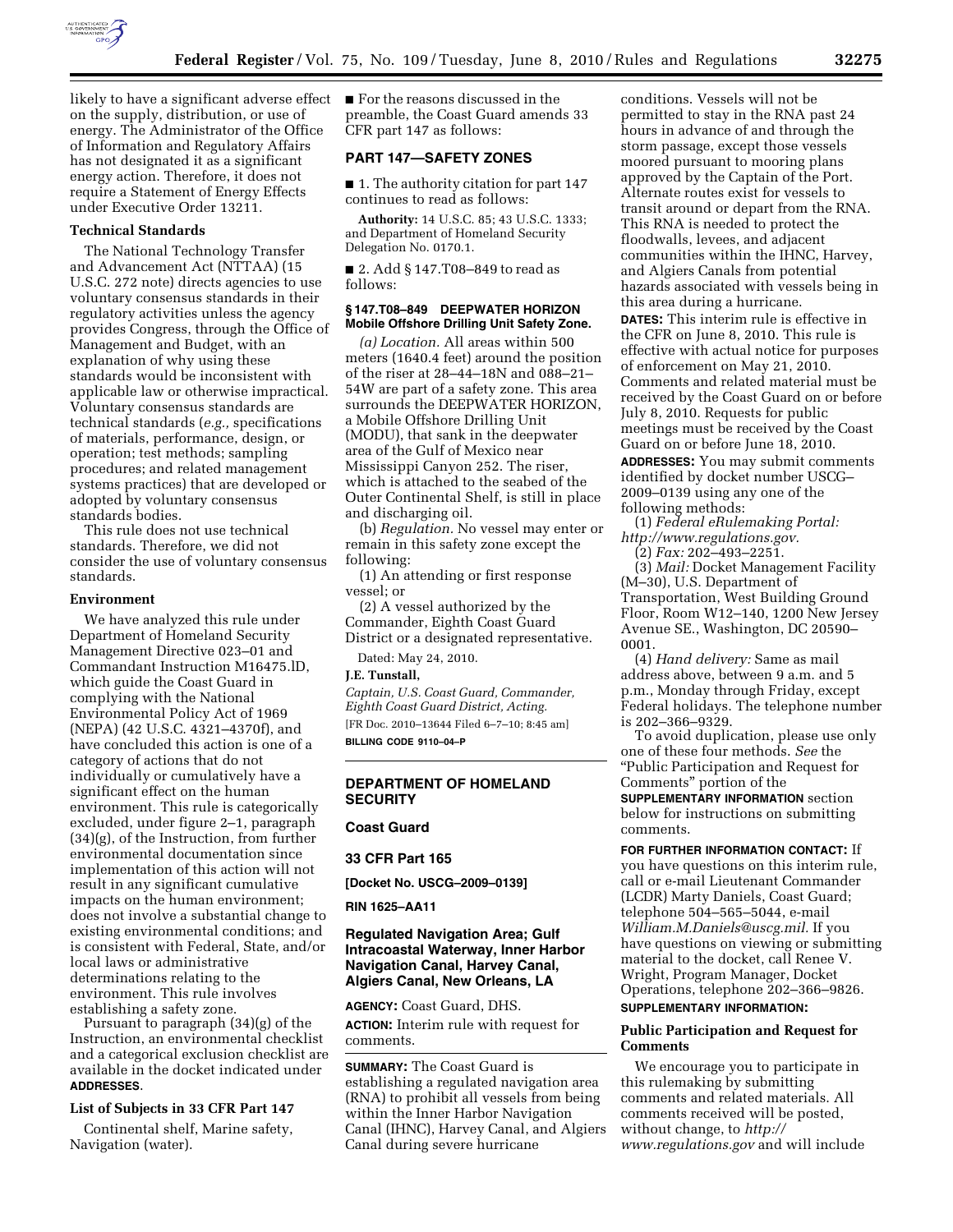any personal information you have provided.

## **Submitting Comments**

If you submit a comment, please include the docket number for this rulemaking (USCG–2009–0139), indicate the specific section of this document to which each comment applies, and provide a reason for each suggestion or recommendation. You may submit your comments and material online (via *http:// www.regulations.gov*) or by fax, mail, or hand delivery, but please use only one of these means. If you submit a comment online via *www.regulations.gov*, it will be considered received by the Coast Guard when you successfully transmit the comment. If you fax, hand deliver, or mail your comment, it will be considered as having been received by the Coast Guard when it is received at the Docket Management Facility. We recommend that you include your name and a mailing address, an e-mail address, or a telephone number in the body of your document so that we can contact you if we have questions regarding your submission.

To submit your comment online, go to *http://www.regulations.gov,* click on the ''submit a comment'' box, which will then become highlighted in blue. In the ''Document Type'' drop down menu select "Proposed Rule" and insert ''USCG–2009–0139'' in the ''Keyword'' box. Click ''Search'' then click on the balloon shape in the "Actions" column. If you submit your comments by mail or hand delivery, submit them in an unbound format, no larger than 81⁄2 by 11 inches, suitable for copying and electronic filing. If you submit comments by mail and would like to know that they reached the Facility, please enclose a stamped, self-addressed postcard or envelope. We will consider all comments and material received during the comment period and may change the rule based on your comments.

#### **Viewing Comments and Documents**

To view comments, as well as documents mentioned in this preamble as being available in the docket, go to *http://www.regulations.gov,* click on the ''read comments'' box, which will then become highlighted in blue. In the ''Keyword'' box insert ''USCG–2009– 0139'' and click ''Search.'' Click the ''Open Docket Folder'' in the ''Actions'' column. You may also visit the Docket Management Facility in Room W12–140 on the ground floor of the Department of Transportation West Building, 1200 New Jersey Avenue, SE., Washington,

DC 20590, between 9 a.m. and 5 p.m., Monday through Friday, except Federal holidays. We have an agreement with the Department of Transportation to use the Docket Management Facility.

## **Privacy Act**

Anyone can search the electronic form of comments received into any of our dockets by the name of the individual submitting the comment (or signing the comment, if submitted on behalf of an association, business, labor union, etc.). You may review a Privacy Act notice regarding our public dockets in the January 17, 2008, issue of the **Federal Register** (73 FR 3316).

### **Public Meeting**

We do not now plan to hold a public meeting. But you may submit a request for one on or before 10 days after date of publication in the **Federal Register**, using one of the four methods specified under **ADDRESSES**. Please explain why you believe a public meeting would be beneficial. If we determine that one would aid this rulemaking, we will hold one at a time and place announced by a later notice in the **Federal Register.** 

## **Regulatory Information**

On 14 May, 2009 we published a notice of proposed rulemaking (NPRM) entitled ''Regulated Navigation Area; Gulf Intracoastal Waterway, Inner Harbor Navigation Canal, New Orleans, LA'' in the **Federal Register** (74 FR 22722). No public hearings were held. We received 7 comments on the proposed rule.

Under 5 U.S.C. 553(d)(3), the Coast Guard finds that good cause exists for making this rule effective less than 30 days after publication in the **Federal Register.** A 30 day delay would be contrary to the public interest in avoiding floodwall or levee damage, and resulting flooding, in the event of a hurricane or other storm surge. The interim rule establishes a regulated navigation area that would be enforced only in the relatively infrequent event of such conditions. The hurricane season begins on June 1 of each year and a 30 day delay would leave the New Orleans area unprotected by this RNA for the first portion of the 2010 hurricane season.

# **Basis and Purpose**

The legal basis for this interim rule is the Coast Guard's authority to establish regulated navigation areas under 33 CFR part 165 and the statutes and delegation cited therein. The purpose of this interim rule is to establish an RNA to protect floodwalls and levees in the New Orleans area from possible storm

surge damage from moored barges and vessels, and to avoid damaging flooding in the New Orleans area that could result from any resulting damage to floodwalls and levees. We request public comments on this interim rule and will amend or rescind it if public comments indicate a need to do so. Moreover, we intend to reevaluate the need for the RNA established by this interim rule, upon completion of the U.S. Army Corps of Engineers Gulf Intracoastal Waterway Surge Barrier project and the West Closure Complex project, both scheduled for completion by June 1, 2011.

During Hurricanes Katrina and Gustav, multiple barges and vessels were moored next to or nearby floodwalls and levees surrounding the City of New Orleans. During Hurricane Gustav, several vessels broke free in the Inner Harbor Navigation Canal and nearly damaged the Almonaster Street Bridge. If the storm surge had been higher, they might have struck and damaged nearby floodwalls, re-creating the flooding of New Orleans that followed Katrina. As a result, following the 2008 hurricane season, the State of Louisiana requested that the Coast Guard prohibit vessels from the IHNC, in New Orleans. Subsequent to this request, the Coast Guard determined that certain regions in the New Orleans area are at risk of flooding from vessels which might break free during a storm and damage floodwalls and levees. This interim rule attempts to respond to these perceived risks.

#### **Discussion of Comments and Changes**

We received 7 comments in response to our NPRM. Some of these were received late but all late comments were reviewed and considered.

One commenter expressed three concerns with the NPRM's proposed RNA: (1) It could eliminate a safe haven for over 100 barges that currently take refuge in the proposed restricted area during hurricane conditions; (2) it did not adequately address waivers; and (3) it did not address when it would terminate. The commenter also made two requests of the Coast Guard: (1) To identify alternate locations for vessels to moor during hurricanes to mitigate the risk from barges breaking away and causing damage; and (2) to establish a Command Center with the U.S. Army Corps of Engineers (USACE) and area stakeholders to identify the locking priority of USACE equipment located in the RNA before it takes effect.

There are many other waterways throughout the Eighth District in which vessels can travel and moor. The Coast Guard does not feel that a specific safe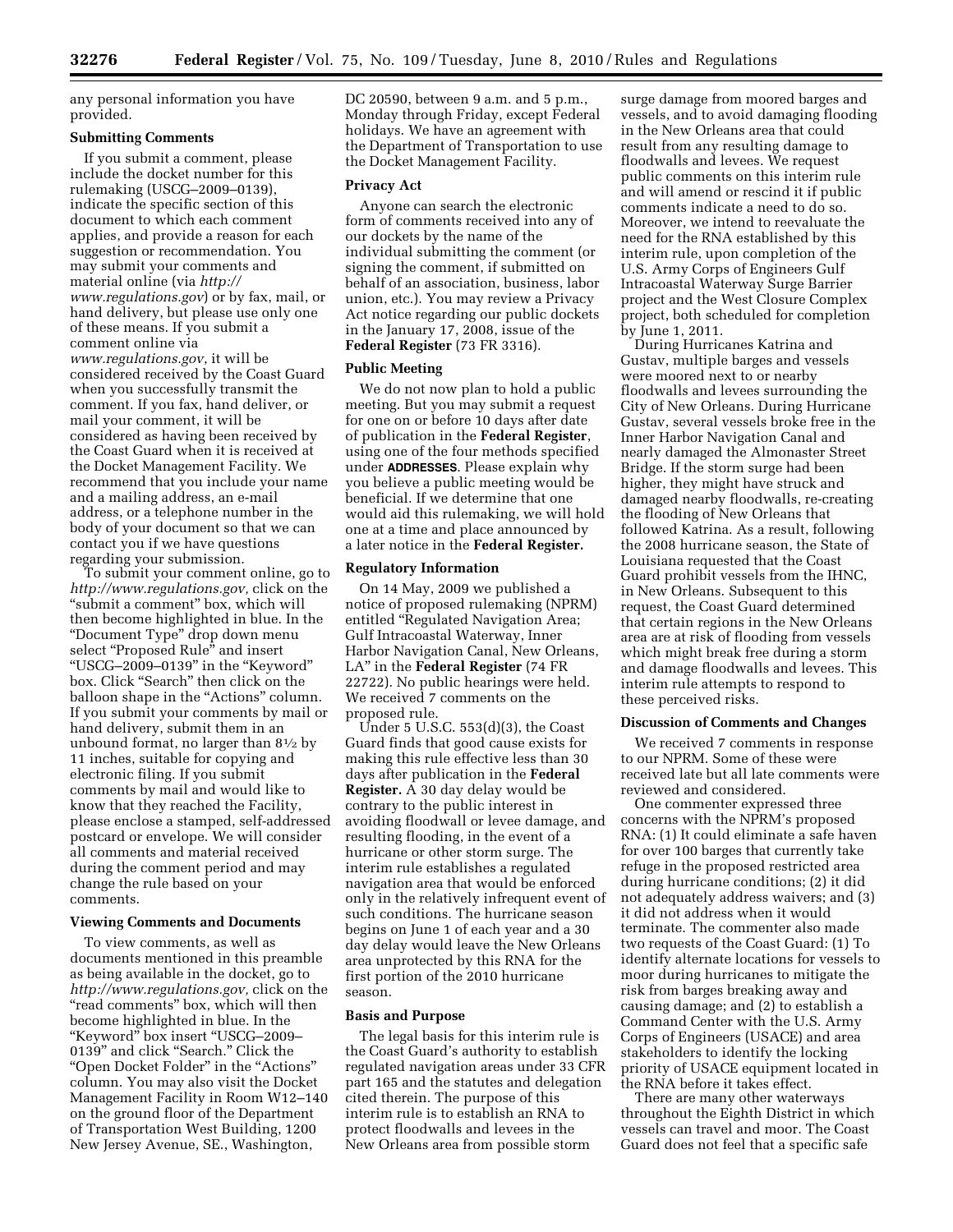haven needs to be identified. The interim rule allows vessels applying for a waiver to stay in the RNA pending approval of the waiver by the Captain of the Port, New Orleans (COTP).

With regard to termination of the RNA, the need for the RNA will be reevaluated upon completion of the U.S. Army Corps of Engineers' (USACE) Gulf Intracoastal Waterway Surge Barrier and West Closure Complex projects, which is anticipated by June 1, 2011. Since the publication of the NPRM, the USACE equipment located in the RNA has been reduced by 75% and the Coast Guard does not feel that a Command Center is needed to address this issue any longer. We will continue to cooperate with the maritime industry to ensure an efficient locking process is in place based on Joint Hurricane Team Protocols.

One commenter requested that the Algiers Canal be included in the RNA due to the potential for flooding of the New Orleans west bank area if a breakaway vessel caused a breach of the canal levees. The Coast Guard agrees and has added the Algiers Canal, from the Algiers Lock to the intersection of the Algiers Canal and the Harvey Canal, in this interim rule.

One commenter suggested that a contingency plan be developed for vessels that are prevented from departing the Inner Harbor Navigation Canal, due to a bridge or lock malfunction, prior to experiencing severe hurricane conditions. The Coast Guard agrees and this interim rule provides ways to request a waiver from the COTP if a vessel is prevented from departure due to a bridge or lock malfunction.

One commenter conveyed that the Harvey and Algiers Canals have traditionally been safe havens for vessels escaping the weather and water fluctuations on the Mississippi River. Concern was also expressed for the volume of equipment that would have to be evacuated from the Harvey Canal. The Coast Guard understands that the Harvey and Algiers Canals have been used as safe havens and considered this when drafting this interim rule. The interim rule addresses this concern by allowing vessels to stay in the RNA if they have mooring plans approved by the COTP. Concerns regarding the evacuation of equipment are largely resolved with the reduction of USACE construction equipment by 75% since last year. Vessel and equipment congestion transiting through these areas will continue to be tempered as time progresses. Additionally, some congestion during evacuation will be relieved by the interim rule's waiver

options; vessels with waivers will not be required to depart.

One commenter was concerned about the lack of tugs and personnel available to move equipment, the amount of time it would take to move equipment, and the congestion that would result from moving equipment out of the RNA. Additionally, the commenter was concerned about the inclusion of the Algiers Canal in the RNA due to the protection it affords vessels and equipment in the canal, and the vulnerability that would be created for the equipment and vessels by requiring evacuation of this area. The concerns regarding the equipment have been resolved by the 75% reduction in construction traffic in the regulated areas throughout the past year, and the Coast Guard believes that there will be a significant number of vessels and facilities which could have approved mooring plans. Therefore, with the reduced number of vessels that would need to be evacuated, the Coast Guard feels that the availability of tugs and personnel would be sufficient to move the equipment remaining in the RNA in the given amount of time. The Coast Guard notes the concern regarding inclusion of the Algiers Canal but feels that it needs to be included as a RNA. Concerns regarding the congestion that would result from moving equipment out of the RNA are reduced with the lower level of construction activity and the anticipated number of vessels with approved mooring plans.

One commenter requested that the Coast Guard conduct outreach efforts to provide companies with adequate notice about the rule. The commenter also requested that the RNA be implemented as a temporary measure to address the possibility of vessel breakaways until the new West Closure Complex flood protection system is constructed just west of the RNA. The concern regarding outreach has been addressed; the Coast Guard has and will continue to conduct outreach efforts to provide adequate notice for this rule. With the publication of this interim rule, the public has a second opportunity to provide comments on the RNA. The Coast Guard agrees with the reevaluation of the need for the RNA upon the completion of the West Closure Complex. This interim rule will be reevaluated upon completion of the USACE Gulf Intracoastal Waterway Surge Barrier project and the West Closure Complex project, both scheduled for completion by June 1, 2011.

Jefferson Parish officials called a public meeting to learn more about the issues after some of their constituents received COTP orders informing them

that they were not able to remain in their current location in the event of a hurricane during the 2009 season. Vessel and facility operators were ordered to immediately remove vessels and any other objects that might break free and cause damage, in anticipation of the imminent arrival of a hurricane. The COTP issued these orders as a result of previous events that occurred during the landfall of Hurricane Gustav, which made it clear to the COTP that preemptive measures must be taken to prevent damage to or destruction of bridges, floodwalls, and other structures on, in, or adjacent to the navigable waters on the IHNC. The COTP attended this meeting on August 13, 2009. A synopsis of this meeting can be found on the public docket. Based on comments received from the public at the meeting, we included in this interim rule the opportunity for vessels to request waivers to remain in the RNA.

#### **Discussion of Rule**

Under the interim rule, all vessels are prohibited from being within the Inner Harbor Navigation Canal, Harvey Canal, and Algiers Canal during severe hurricane conditions. Those conditions include:

(1) Predicted winds of 74 miles per hour (mph) or more and/or a predicted storm surge of 8 feet or more for the Inner Harbor Navigation Canal;

(2) Predicted winds of 111 mph or more and/or a predicted storm surge of 10.5 feet or more for the Harvey and Algiers Canals through post storm landfall, or other hurricane or tropical storm conditions as determined by the Captain of the Port; or

(3) Other hurricane or tropical storm conditions expected to inflict significant damage to low lying and vulnerable shoreline areas, as determined by the COTP through National Weather Service/Hurricane Center weather predictions.

The affected areas include:

(1) The Inner Harbor Navigation Canal from Mile Marker 22 (West of Chef Menteur Pass) on the Gulf Intracoastal Waterway, west through the Gulf Intracoastal Waterway and the Inner Harbor Navigation Canal, out to Lake Ponchartrain and to the Mississippi River in New Orleans, LA;

(2) The Harvey Canal, between the Lapalco Boulevard Bridge and the intersection of the Harvey Canal and the Algiers Canal; and

(3) The Algiers Canal, from the Algiers Lock to the intersection of the Algiers Canal and the Harvey Canal.

Vessels will not be permitted to stay in these areas past 24 hours in advance of and through the storm passage,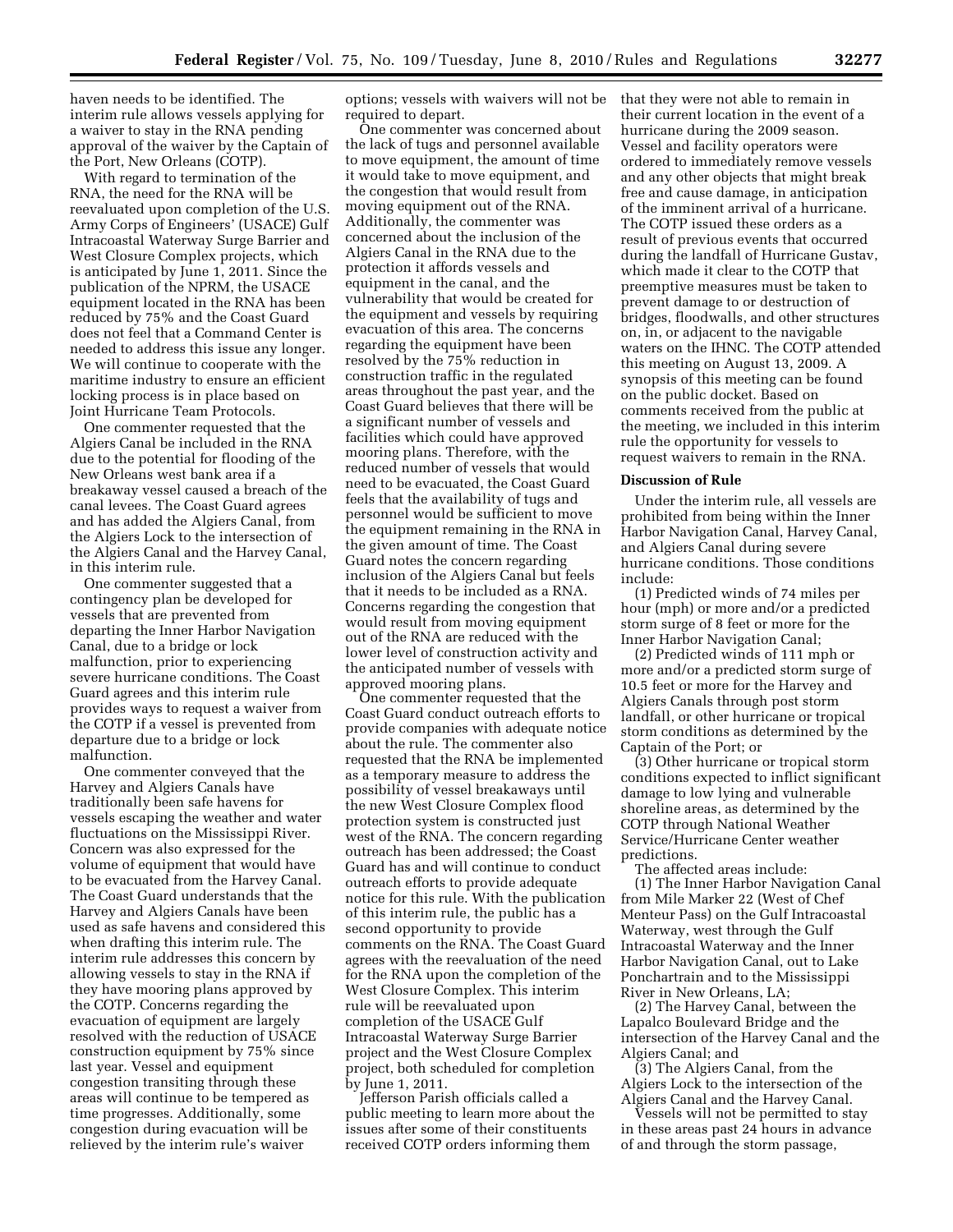except with a mooring plan approved by the Captain of the Port. In the event that a particularly dangerous storm is predicted to have winds and/or storm surge which significantly exceeds the conditions outlined above, the Captain of the Port could implement the provisions of this regulated navigation area 72 hours in advance of the above stated conditions.

The surge levels of concern were determined to be at 8 feet for the IHNC and 10.5 feet for the Algiers and Harvey Canals respectively through collaboration between the U.S. Coast Guard, the National Weather Service (NWS), the National Oceanic and Atmospheric Administration (NOAA), and the U.S. Army Corps of Engineers (USACE). Currently, in the Harvey and Algiers Canals, a surge of 10.5 feet is required for vessels to reach and cause damage to floodwalls and levees. A surge of 8 feet is required to overtop portions of the Gulf Intracoastal Waterway floodgate, which will be protecting the IHNC from storm surge beginning in May 2010.

The need for the RNA will be reevaluated upon completion of the U.S. Army Corps of Engineers' Gulf Intracoastal Waterway Surge Barrier project and the West Closure Complex. Both are scheduled to be completed by June 1, 2011. The surge barriers are designed to reduce the risk of storm damage to some of the area's most vulnerable areas—New Orleans East, metro New Orleans, the 9th Ward, St. Bernard Parish, Gretna, and Algiers. These projects aim to protect these areas from storm surge coming from the Gulf of Mexico via adjacent bodies of water. This interim rule provides the necessary measures to protect the port infrastructure until these projects are completed. We intend to reevaluate these measures at that time. Under the interim rule, the COTP could impose measures, such as requirements for additional standby vessels, in addition to the barge mooring regulations in 33 CFR 165.803. Transient vessels (such as vessels from Houma, Fourchon, Lafitte, etc.) will only be permitted to seek safe haven in these areas during a hurricane if they have a prearranged agreement with a facility in the RNA, or a COTPapproved waiver for sheltering in place.

Alternate routes exist for vessels to transit around or depart from the areas affected by this interim rule.

We do not anticipate that this interim rule would need to be enforced very often. Historically, it would have been implemented only three times over the past five year period: For Hurricanes Cindy, Katrina, and Gustav.

## **Regulatory Analyses**

We developed this interim rule after considering numerous statutes and executive orders related to rulemaking. Below we summarize our analyses based on 13 of these statutes or executive orders.

## **Regulatory Planning and Review**

This rule is not a significant regulatory action under section 3(f) of Executive Order 12866, Regulatory Planning and Review. This interim rule intends to regulate only during specified time periods and based on comments received and addressed and anticipated approved mooring plans, this interim rule will not reach the level of a significant regulatory action, requiring no assessment of potential costs and benefits under section 6(a)(3) of the Executive Order. The Office of Management and Budget has not reviewed it under that Order.

## **Small Entities**

Under the Regulatory Flexibility Act (5 U.S.C. 601–612), we have considered whether this interim rule would have a significant economic impact on a substantial number of small entities. The term "small entities" comprises small businesses, not-for-profit organizations that are independently owned and operated and are not dominant in their fields, and governmental jurisdictions with populations of less than 50,000.

The Coast Guard certifies under 5 U.S.C. 605(b) that this interim rule would not have a significant economic impact on a substantial number of small entities. This interim rule would affect the following entities, some of which might be small entities: The owners or operators of vessels intending to transit or anchor in the defined area effective in advance implementation of the measures of this interim rule. Small entities have the option of sheltering in place during tropical cyclone activity by submitting, and having approved, a mooring plan that explains how the small entity intends to ensure safe conditions on the navigable waterways during a hurricane. In addition, alternate routes for vessel traffic exist for transit around or departure from the area before the Regulated Navigation Area goes into effect.

If you think that your business, organization, or governmental jurisdiction qualifies as a small entity and that this interim rule would have a significant economic impact on it, please submit a comment (*see*  **ADDRESSES**) explaining why you think it qualifies and how and to what degree this rule would economically affect it.

## **Collection of Information**

This interim rule would call for no new collection of information under the Paperwork Reduction Act of 1995 (44 U.S.C. 3501–3520).

#### **Federalism**

A rule has implications for federalism under Executive Order 13132, Federalism, if it has a substantial direct effect on State or local governments and would either preempt State law or impose a substantial direct cost of compliance on them. We have analyzed this interim rule under that Order and have determined that it does not have implications for federalism.

### **Unfunded Mandates Reform Act**

The Unfunded Mandates Reform Act of 1995 (2 U.S.C. 1531–1538) requires Federal agencies to assess the effects of their discretionary regulatory actions. In particular, the Act addresses actions that may result in the expenditure by a State, local, or tribal government, in the aggregate, or by the private sector of \$100,000,000 or more in any one year. Though this interim rule would not result in such an expenditure, we do discuss the effects of this rule elsewhere in this preamble.

### **Taking of Private Property**

This interim rule would not cause a taking of private property or otherwise have taking implications under Executive Order 12630, Governmental Actions and Interference with Constitutionally Protected Property Rights.

### **Civil Justice Reform**

This interim rule meets applicable standards in sections 3(a) and 3(b)(2) of Executive Order 12988, Civil Justice Reform, to minimize litigation, eliminate ambiguity, and reduce burden.

## **Protection of Children**

We have analyzed this interim rule under Executive Order 13045, Protection of Children from Environmental Health Risks and Safety Risks. This interim rule is not an economically significant rule and would not create an environmental risk to health or risk to safety that might disproportionately affect children.

### **Indian Tribal Governments**

This interim rule does not have tribal implications under Executive Order 13175, Consultation and Coordination with Indian Tribal Governments, because it would not have a substantial direct effect on one or more Indian tribes, on the relationship between the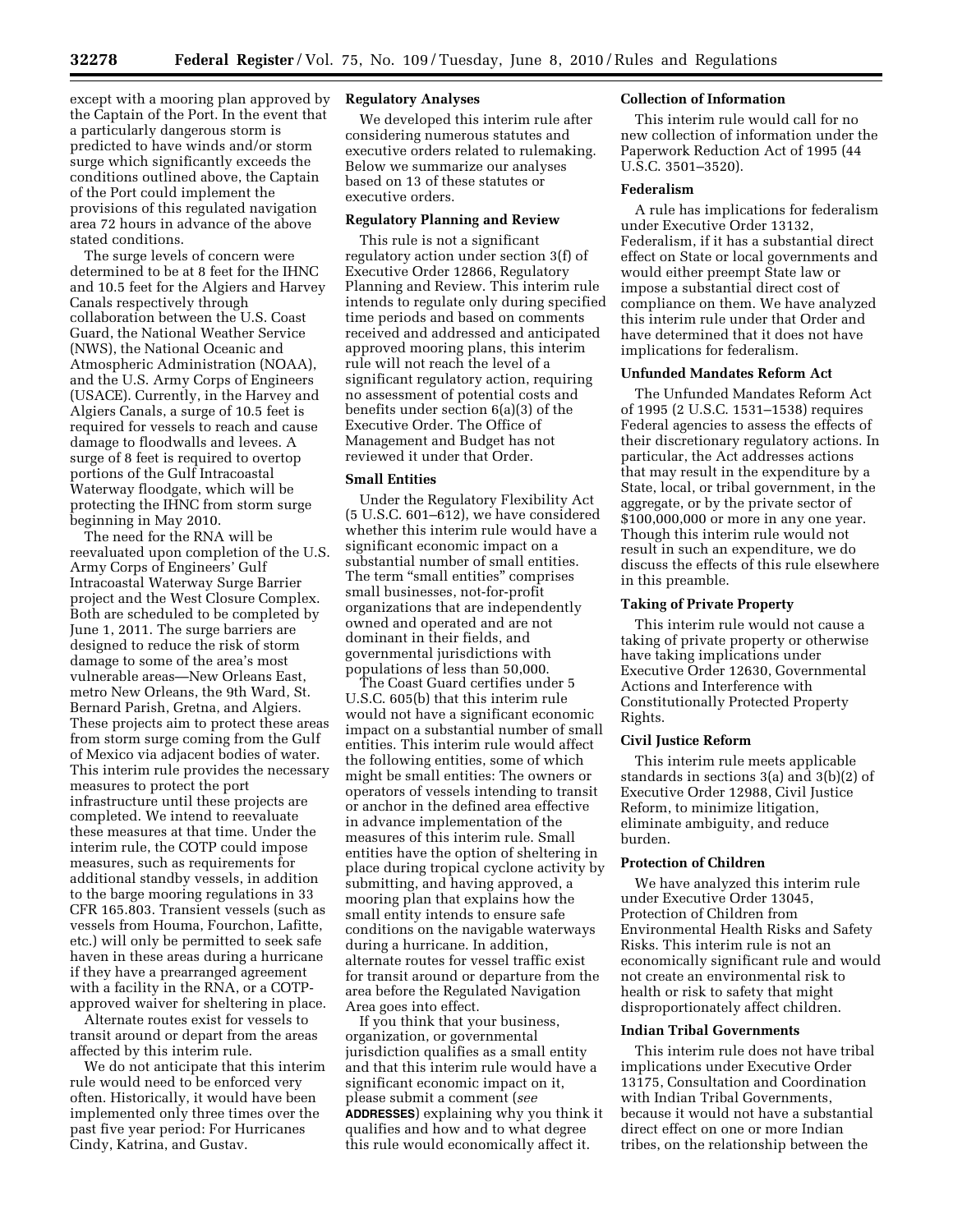Federal Government and Indian tribes, or on the distribution of power and responsibilities between the Federal Government and Indian tribes.

## **Energy Effects**

We have analyzed this interim rule under Executive Order 13211, Actions Concerning Regulations That Significantly Affect Energy Supply, Distribution, or Use. We have determined that it is not a "significant energy action'' under that order because it is not a ''significant regulatory action'' under Executive Order 12866 and is not likely to have a significant adverse effect on the supply, distribution, or use of energy. The Administrator of the Office of Information and Regulatory Affairs has not designated it as a significant energy action. Therefore, it does not require a Statement of Energy Effects under Executive Order 13211.

#### **Technical Standards**

The National Technology Transfer and Advancement Act (NTTAA) (15 U.S.C. 272 note) directs agencies to use voluntary consensus standards in their regulatory activities unless the agency provides Congress, through the Office of Management and Budget, with an explanation of why using these standards would be inconsistent with applicable law or otherwise impractical. Voluntary consensus standards are technical standards (*e.g.,* specifications of materials, performance, design, or operation; test methods; sampling procedures; and related management systems practices) that are developed or adopted by voluntary consensus standards bodies.

This interim rule does not use technical standards. Therefore, we did not consider the use of voluntary consensus standards.

#### **Environment**

We have analyzed this interim rule under Department of Homeland Security Management Directive 023–01 and Commandant Instruction M16475.lD, which guide the Coast Guard in complying with the National Environmental Policy Act of 1969 (NEPA) (42 U.S.C. 4321–4370f), and have concluded this action is one of a category of actions that do not individually or cumulatively have a significant effect on the human environment. This interim rule involves establishing a regulated navigation area in the Inner Harbor Navigation Canal (IHNC), Harvey Canal and Algiers Canal which is categorically excluded under figure 2–1, paragraph (34)(g) of the Instruction. An environmental analysis checklist supporting this determination

is available in the docket where indicated under **ADDRESSES**. We seek any comments or information that may lead to the discovery of a significant environmental impact from this interim rule.

#### **List of Subjects in 33 CFR Part 165**

Harbors, Marine safety, Navigation (water), Reporting and recordkeeping requirements, Security measures, Waterways.

■ For the reasons discussed in the preamble, the Coast Guard amends 33 CFR Part 165 as follows:

## **PART 165—REGULATED NAVIGATION AREAS AND LIMITED ACCESS AREAS**

■ 1. The authority citation for part 165 continues as follows:

**Authority:** 33 U.S.C. 1226, 46 U.S.C. Chapter 701, 3306, 3703, 50 U.S.C. 191, 195; 33 CFR 1.05–1, 6.04–1, 6.04–6 and 160.5; Pub. L. 107–295, 116 Stat. 2064; Department of Homeland Security Delegation No. 0170.1.

 $\blacksquare$  2. Add § 165.838 to read as follows:

### **§ 165.838 Regulated Navigation Area; New Orleans Area of Responsibility, New Orleans, LA**

(a) *Regulated Navigation Area.* The following is a regulated navigation area (RNA):

(1) The Inner Harbor Navigation Canal (IHNC) from Mile Marker 22 (west of Chef Menteur Pass) on the Gulf Intracoastal Waterway, west through the Gulf Intracoastal Waterway and the Inner Harbor Navigation Canal, out to Lake Ponchartrain and to the Mississippi River in New Orleans, LA;

(2) The Harvey Canal, between the Lapalco Boulevard Bridge and the intersection of the Harvey Canal and the Algiers Canal of the Intracoastal Waterway; and

(3) The Algiers Canal, from the Algiers Lock to the intersection of the Algiers Canal and the Harvey Canal.

(b) *Definitions.* As used in this section:

*COTP* means the Captain of the Port, New Orleans; and

*Floating vessel* means any floating vessel to which the Ports and Waterways Safety Act, 33 U.S.C. 1221 *et seq.,* applies.

(c) *Enforcement.* (1) The provisions of this paragraph (c) will be enforced only 24 hours in advance of, and during the duration of, any of the following predicted weather conditions:

(i) Predicted winds of 74 miles per hour (mph) or more or a predicted storm surge of 8 feet or more for the Inner Harbor Navigation Canal;

(ii) Predicted winds of 111 mph or more and/or a predicted storm surge of

10.5 feet or more for the Harvey or Algiers Canals through post storm landfall, or other hurricane or tropical storm conditions as determined by the COTP; or

(iii) Other hurricane or tropical storm conditions expected to inflict significant damage to low lying and vulnerable shoreline areas, as determined by the COTP through National Weather Service/Hurricane Center weather predictions.

(2) In the event that a particularly dangerous storm is predicted to have winds or storm surge significantly exceeding the conditions specified in paragraphs  $(c)(1)(i)$  through  $(c)(1)(iii)$  of this section, the COTP may begin enforcement 72 hours in advance of the predicted conditions.

(3) During enforcement:

(i) All floating vessels are prohibited from entering or remaining in the RNA except pending approval of a waiver request made in accordance with paragraph (d) of this section or as authorized by a waiver approved by the COTP in accordance with paragraph (d);

(ii) Transient vessels will not be permitted to seek safe haven in the RNA except in accordance with a prearranged agreement between the vessel and a facility within the RNA, or as authorized by a waiver approved by the COTP in accordance with paragraph (d) of this section.

(4) The COTP will announce enforcement periods through Marine Safety Information Bulletins and Safety Broadcast Notices to Mariners.

(d) *Waivers.* (1) Upon request of the vessel owner or operator, the COTP may waive any provision of paragraph (c) of this section, if the COTP finds that the vessel's proposed operation can be conducted safely under the terms of that waiver.

(2) A request for waiver must be in writing, except as provided by paragraph (d)(3) of this section, and must describe or provide:

(i) The reason for requesting the waiver;

(ii) The vessel's current operations; (iii) The name of any intended mooring facility, the specific mooring location within that facility, and a list of vessels routinely engaged in business

at that facility; (iv) The vessel's proposed operation during the RNA enforcement period, including intended mooring arrangements that comply with 33 CFR 165.803 and the mooring facility's equipment for supporting those arrangements; and

(v) Contact information for the vessel owner or operator during the RNA enforcement period.